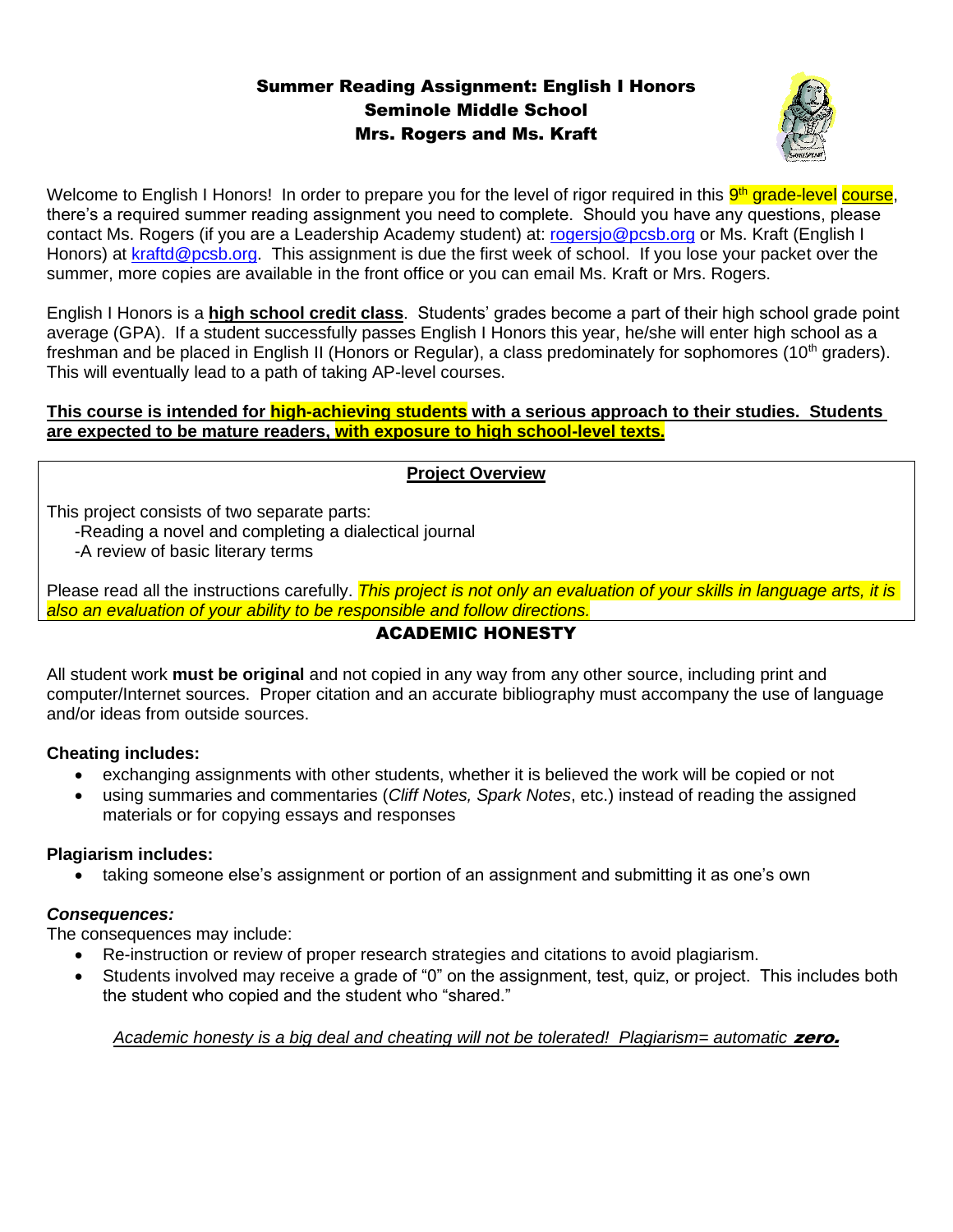# PART one

### **ENGLISH I HONORS**

# **SUMMER READING/DIALECTICAL JOURNALS 2021**

# *The Hero's Journey*

*The Hero's Journey, or the monomyth, is a common story structure shared by cultures worldwide, in which a character ventures into unknown territory to retrieve something they need. Facing conflict and adversity, the hero ultimately triumphs before returning home, transformed.*

# **Summer Reading Text Choices**

# **You will read and complete a Dialectical Journal for** *ONE* **of the following:**

*1. The Hobbit,* **JRR Tolkein,** a beloved American classic about a young hobbit's coming-of-age at the turn of the century.



In a hole in the ground there lived a hobbit. Not a nasty, dirty, wet hole - it was a hobbit-hole, and that means comfort. Bilbo Baggins, the wizard Gandalf, Gollum, and the spectacular world of Middleearth recounts of the adventures of a reluctant hero, a powerful and dangerous ring, and the cruel dragon Smaug the Magnificent.

# 2. Divergent by [Veronica Roth](https://www.goodreads.com/author/show/4039811.Veronica_Roth) \*\*



In Beatrice Prior's dystopian Chicago world, society is divided into five factions, each dedicated to the cultivation of a particular virtue—Candor (the honest), Abnegation (the selfless), Dauntless (the brave), Amity (the peaceful), and Erudite (the intelligent). On an appointed day of every year, all sixteen-yearolds must select the faction to which they will devote the rest of

their lives. For Beatrice, the decision is between staying with her family and being who she really is—she can't have both. So she makes a choice that surprises everyone, including herself.

\*\*Denotes there is a controversial materials notice included. Please see the last page of packet for explanation



# 3. The Maze Runner by James Dashner \*\*

**If you ain't scared, you ain't human.**

When Thomas wakes up in the lift, the only thing he can remember is his name. He's surrounded by strangers—boys whose memories are also gone.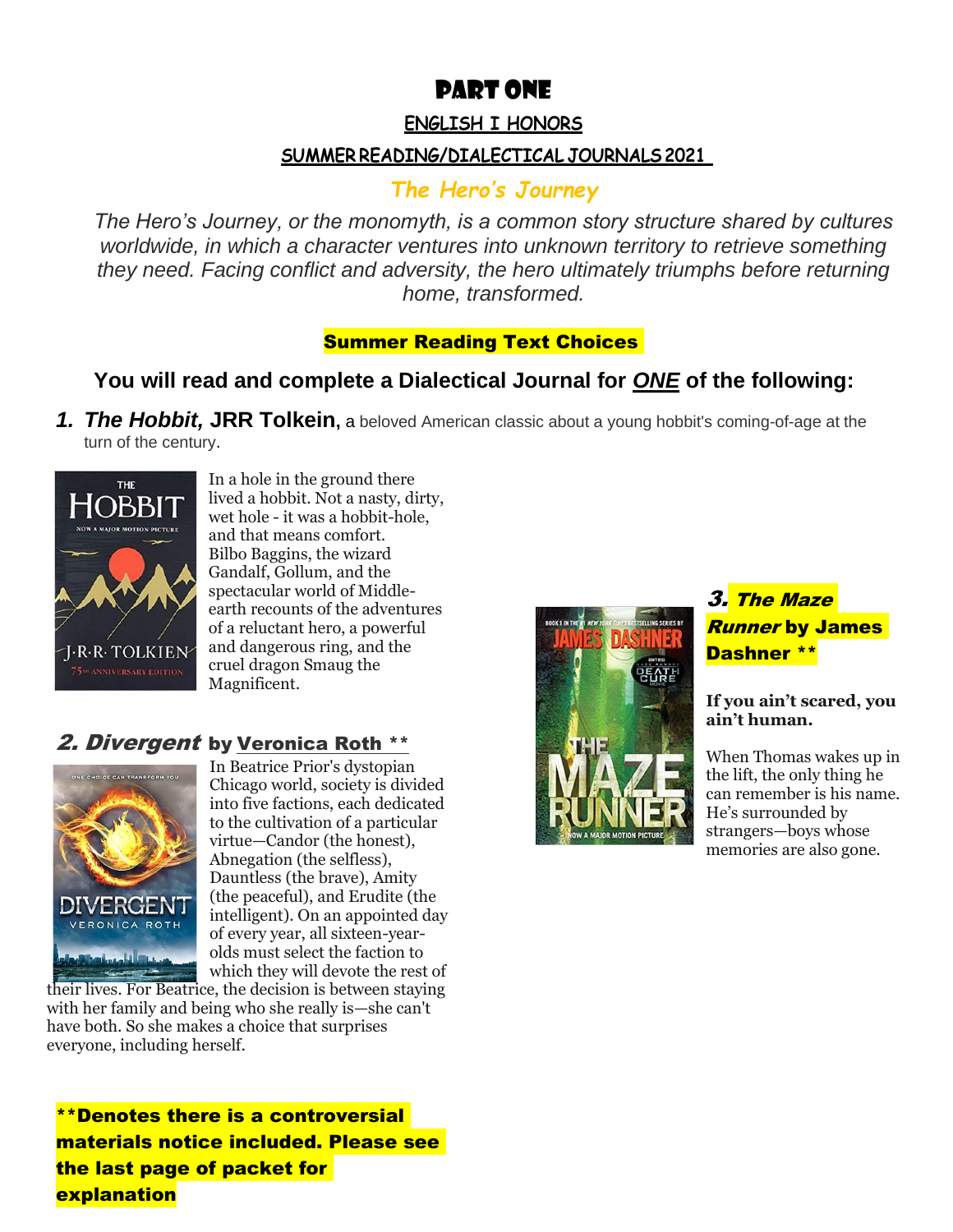# STEPS FOR COMPLETING THE DIALECTICAL **JOURNALS**

# EXAMPLE BELOW

## Steps for Completing the Dialectical Journals for Each Selection

As you read, choose 25 passages/quotations that stand out to you and come from the beginning, middle, and end of the book. Record them in the left-hand column of a T-chart (ALWAYS include page numbers, or record Locator #s if text is electronic). In the right column, write your response to the passage/quotation (ideas/insights on each passage). Use the sentence starters provided to guide your responses.

## **Example from a different text:** *Parallel Journeys* **by Eleanor Ayer**

| <b>Quotes/Passages from Text</b>                                                                                                                                                                                                                                                                                                                                                                | <b>My Response</b>                                                                                                                                                                                                                                                                                                                                                                           |
|-------------------------------------------------------------------------------------------------------------------------------------------------------------------------------------------------------------------------------------------------------------------------------------------------------------------------------------------------------------------------------------------------|----------------------------------------------------------------------------------------------------------------------------------------------------------------------------------------------------------------------------------------------------------------------------------------------------------------------------------------------------------------------------------------------|
| 1. Germany no longer was a free country. But few people<br>seemed to care. Men were back at work earning money once<br>again.<br>Families had food on the table and clothes in the closet. For<br>most, these benefits were much more important than the right to<br>privacy or the right to speak in public. No one cared (or dared) to<br>speak out against Adolf Hitler (Chapter 1, page 5). | 1. It's hard to understand why people would give up their<br>freedoms; however, this quote makes you realize that sometimes<br>survival is more important than freedom. This is probably how Hitler<br>was able to gain power so quickly. At this time in history, many<br>countries were experiencing Depressions. All the people wanted<br>was money for food and other basic necessities. |

#### **SENTENCE STARTERS FOR THE DIALECTIAL JOURNAL**

- $(i$ situation or character in the story) is similar to ... $(i)$  another character or situation in the story) because …
- I think … will happen because…
- I think…(character, situation, statement, or occurrence) is important to the story because …
- This…(statement, story, line) is an example of …(literary device). It is important because…
- (character, situation, issue, or action from the story) reminds me of. . (person, situation, issue, or story from your own life) because…
- If this... had happened, the story would have changed in the following way.
- I disagree with … because…
- (scene, dialogue, or character) should have been deleted from the story because...
- I don't really understand . . .
- It bothers me when . . .
- If I could... (an action related the story), I would
- This statement means \_\_. It helps the story by \_\_\_\_\_\_\_.
- A solution to .... (the story's conflict) would be to \_\_\_\_\_ (your answer).
- (character) seems to be \_\_\_\_\_ (description of character's personality, feelings, emotions, and actions). For this reason, I think (your thoughts about the character and their importance to the story).
- I was surprised when . . .
- I wonder . . .
- I am reminded of . . .
- If I were the (character) at this point, I would . . .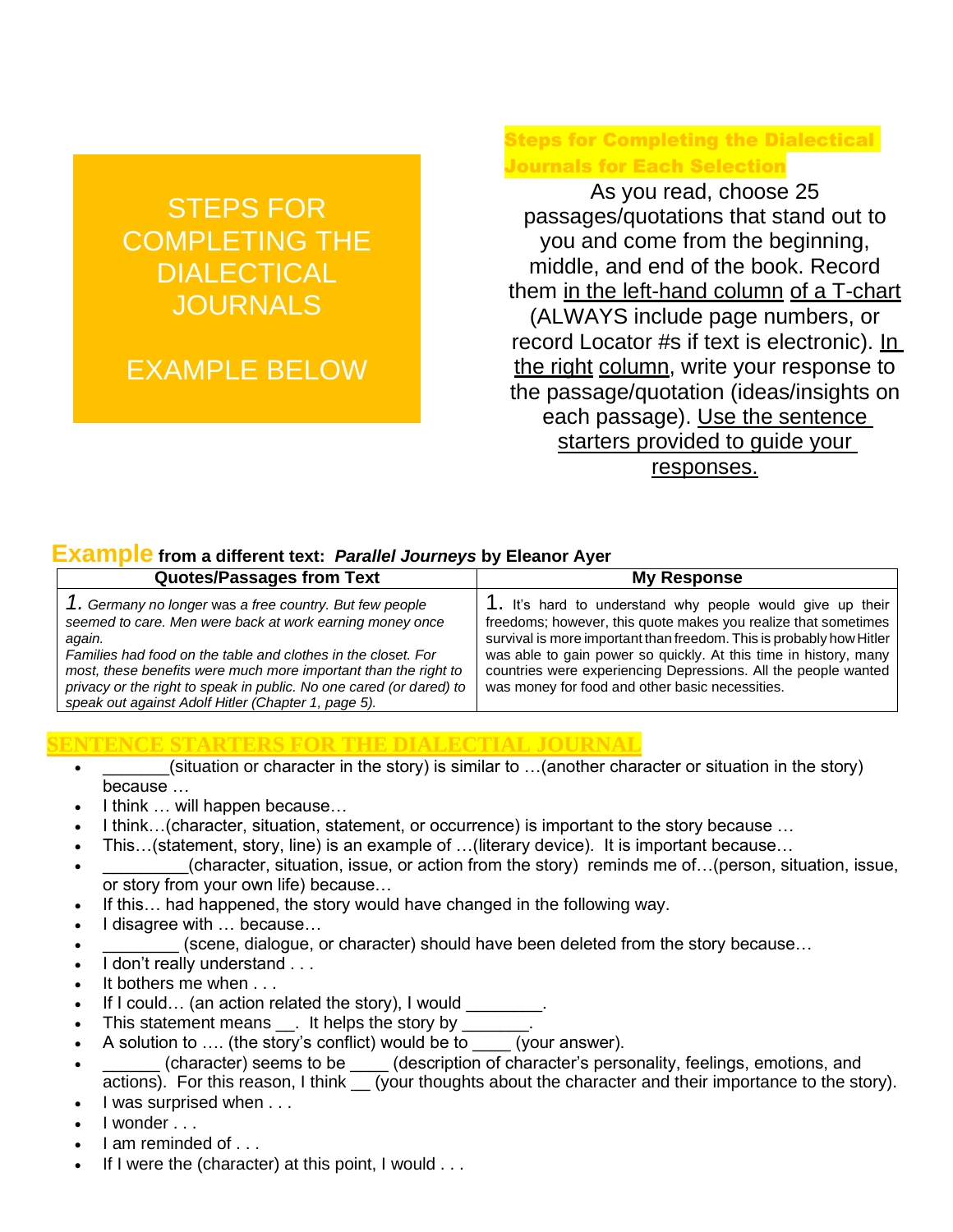# PART TWO – Literary Terms Review

Using a set of 14 index cards, complete a review of literary terms.

*Rationale: The following terms are all important concepts that we will use in our study of literature this year. In order to begin working on high-level text right away, you will need to be familiar with all of the words listed below. This review will help you to remember what the terms mean, so that we will not have to use valuable class time reviewing things you already learned in 6th and 7th grade.*

## Instructions: literary Terms Review

1. Fill out a 3x5 index card for each of the following terms:

**Irony** Allusion **Symbolism** Alliteration Onomatopoeia Setting Plot Conflict Theme Tone

Simile **Metaphor** Hyperbole Personification

Each index card should be neatly written in blue or black ink and should include the following information:

- The term written at the top of the card
- The definition of the term
- An example of the term (you can create these yourself or find examples from literature)

#### Example:

# **Conflict**

Definition: a struggle between opposing forces

Example: The main conflict in *Romeo and Juliet* is between the Capulet and Montague families. They hate each other for old reasons that no one remembers and people from each family frequently engage in physical violence with each other.

#### Reminders:

- All definitions and examples should fit on **ONE** SIDE of a **3x5** index card.
- You can use the internet, a literary dictionary or old notes from previous school years to help you.
- Write as neatly as possible in blue or black ink.
- If you would like to use highlighters, markers or colored pencils to decorate your cards, you may do so.
- Your finished index cards should be clipped together and placed into a plastic baggie with your name written on the outside of it. Your name should also be written on the back of each card.

## Grading

1. Journals will be evaluated on the quality of your response—so select passages that YOU want to write about.

- Simply read, think, and write. Be sincere in your writing. Use the suggested questions/ sentence starters below to help you.
- 2. The dialectical journal should be typed—size 12 standard font.
- 3. The index cards should be handwritten neatly in blue or black ink.
- 4. A cover sheet for the journal is required and must include:
	- Your first and last name
		- Title and author of book
			- o Titles of novels are *italicized*
- 5. This will be a significant portion of your grade for the first quarter.
	- Points will be given per journal entry (both anchor quote and reaction)
	- Points per completed index card